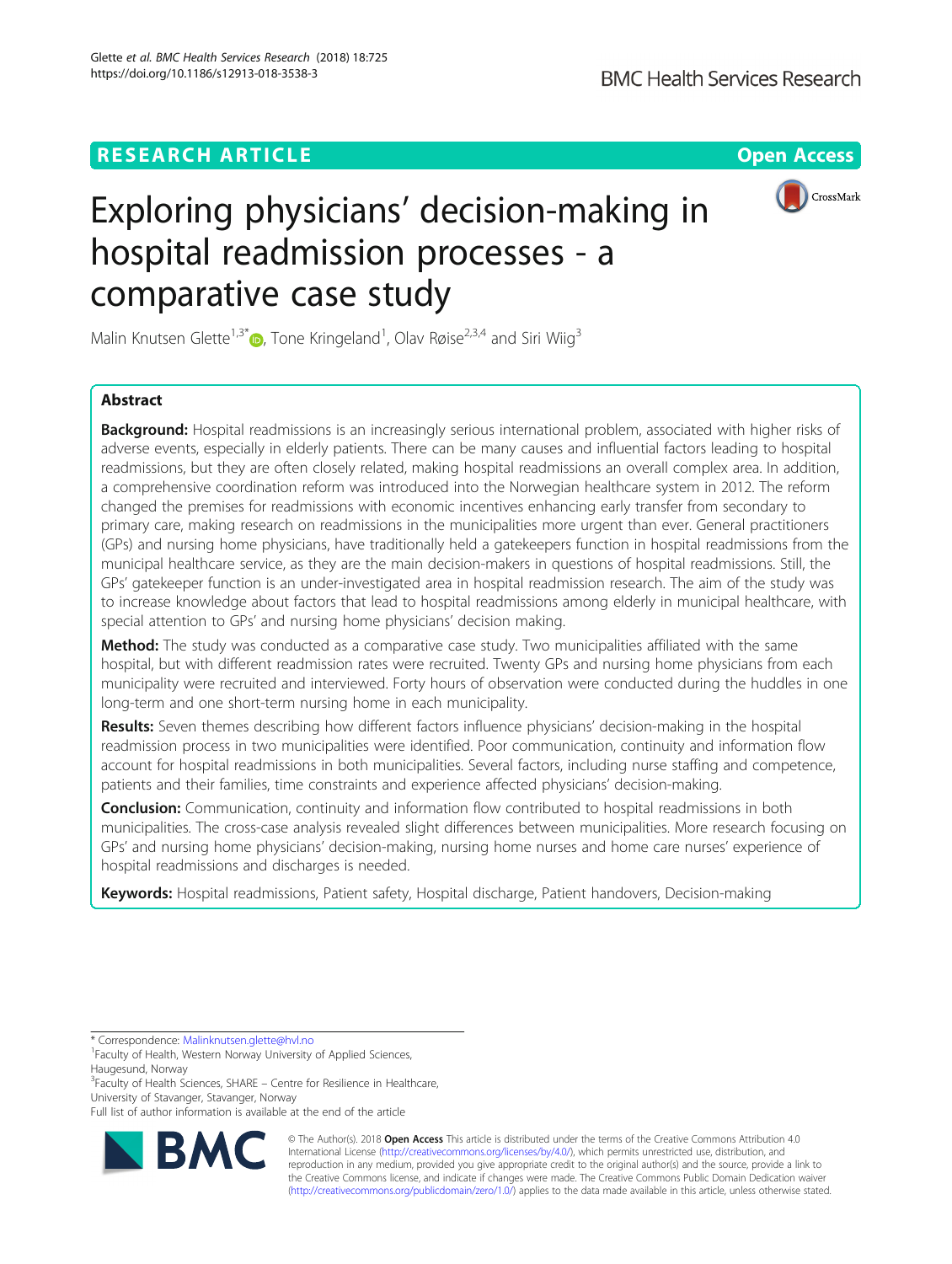## Background

Readmissions 30 days after hospital discharge are considered an international problem with readmission rates ranging from 10 to 30% across borders [\[1](#page-10-0)–[4](#page-10-0)]. Hospital readmissions are associated with higher risk of adverse events, especially in elderly patients [\[5,](#page-10-0) [6\]](#page-10-0). Furthermore, hospital readmissions are an economic burden for the healthcare system and consume healthcare resources [\[7,](#page-10-0) [8](#page-10-0)].

Readmissions often result from a combination of disparate factors [\[9,](#page-10-0) [10](#page-10-0)]. High readmission rates can be indicative of suboptimal patient treatment and/or an unnecessary use of resources. For patients with acute deterioration as a part of their clinical picture, however, a low threshold for readmissions can be indicative of a higher quality of care [[9](#page-10-0)]. There is a higher prevalence of readmissions in patients with chronic illnesses or conditions that limit their ability to perform their activities of daily living. Other factors that may influence hospital readmissions are patient age, availability of social support and access to adequate care after hospital discharge [\[7](#page-10-0), [11](#page-10-0)].

The number of readmissions in Norwegian hospitals has, in accordance with international numbers, increased the past years [\[12](#page-10-0)]. A national mapping of the prevalence of hospital readmission rates showed differences in readmission rates between municipalities linked to the same hospital, and with similarities in population and location in relation to the hospital [[9\]](#page-10-0). Previous research on hospital readmissions does not explain these differences.

## The role of general practitioners and nursing home physicians in hospital readmissions

In a Norwegian context, general practitioners (GPs) provide medical care in the municipal healthcare services (GP offices, nursing homes and emergency rooms) and are responsible for making hospital referrals as needed, making them the gatekeepers to the secondary healthcare service [[13](#page-10-0), [14\]](#page-10-0). Consequently, GPs play a significant role in hospital readmissions [\[15](#page-10-0), [16\]](#page-11-0). Research has shown that other factors in physicians' decision-making -- other health personnel, colleagues, physicians' personal factors, patients and their families -- can influence the decision-making process [\[15,](#page-10-0) [17\]](#page-11-0). Most of the research on this topic has been conducted outside of municipalities.

Studies aiming to map reasons for hospital readmissions have tended to take a patient-or hospital-centered focus that excludes the perspectives of GPs and nursing home physicians [[7](#page-10-0), [11](#page-10-0), [18](#page-11-0), [19](#page-11-0)].

## Case-based decision theory

The quality and costs of the healthcare services are based on healthcare professionals' everyday decisions [[17\]](#page-11-0). Medical decisions often include complex ethical problems involving numerous stakeholders (e.g., the patient, the family, physicians, physician colleagues) and decision outputs in form of an action such as a test, a treatment regimen or a hospital readmission.

Case-based decision theory (CBDT) suggests that people's actions are based on their previous actions in similar past situations [[20\]](#page-11-0). It can be useful in understanding how GPs and nursing home physicians make their decisions. The decision-maker takes factors, both personal experience and that of others, into his or her decisions. The similarities with other decision-makers' previous problems and the attributes that they share will affect the extent to which they are influenced when making decisions [[20\]](#page-11-0). In the medical context, CBDT assumes that GPs' working experience will affect their decision-making. Consulting other physicians and reading patient journals will be two ways of collecting the experiences of other decision-makers.

#### Purpose of the study

The purpose of this study was to increase knowledge of factors influencing hospital readmissions of elderly from a municipal healthcare perspective. We focused on how GPs and nursing home physicians make decisions about hospital readmissions. We wanted to investigate which and how different factors influence GPs' and nursing home physicians' decision-making in the hospital readmission process, and the contributions of other healthcare professionals.

Through qualitative interviews and observations of physicians' decision-making, this study illustrated factors affecting hospital readmissions from a municipal perspective, thereby better enabling us to suggest future measures to reduce hospital readmissions among the elderly patient group.

## Methods

#### Study design

This study was conducted as a contrasting comparative case study of two Norwegian municipalities. A case was defined as a municipality with affiliated primary healthcare services and the affiliated hospital. Two cases were included in the study (Fig. [1](#page-2-0)). The two municipalities were affiliated with the same hospital and were selected based on their different readmission rates at the time of recruitment (19.2% in Municipality A and 15.2% in Municipality B in 2014). As we assumed that these differences were robust, we decided to use the contrasting case design – anticipating contrasting results and a possible variation in factors influencing the decision-making process [\[21](#page-11-0)]. Further, the investigation of two cases allowed for comparison and the exploration of potential differences and similarities across and within cases [\[22\]](#page-11-0). The purpose was to recruit cases with contrasting rates but affiliated with the same hospital for a qualitative exploration, not to analyze the readmission rates over time.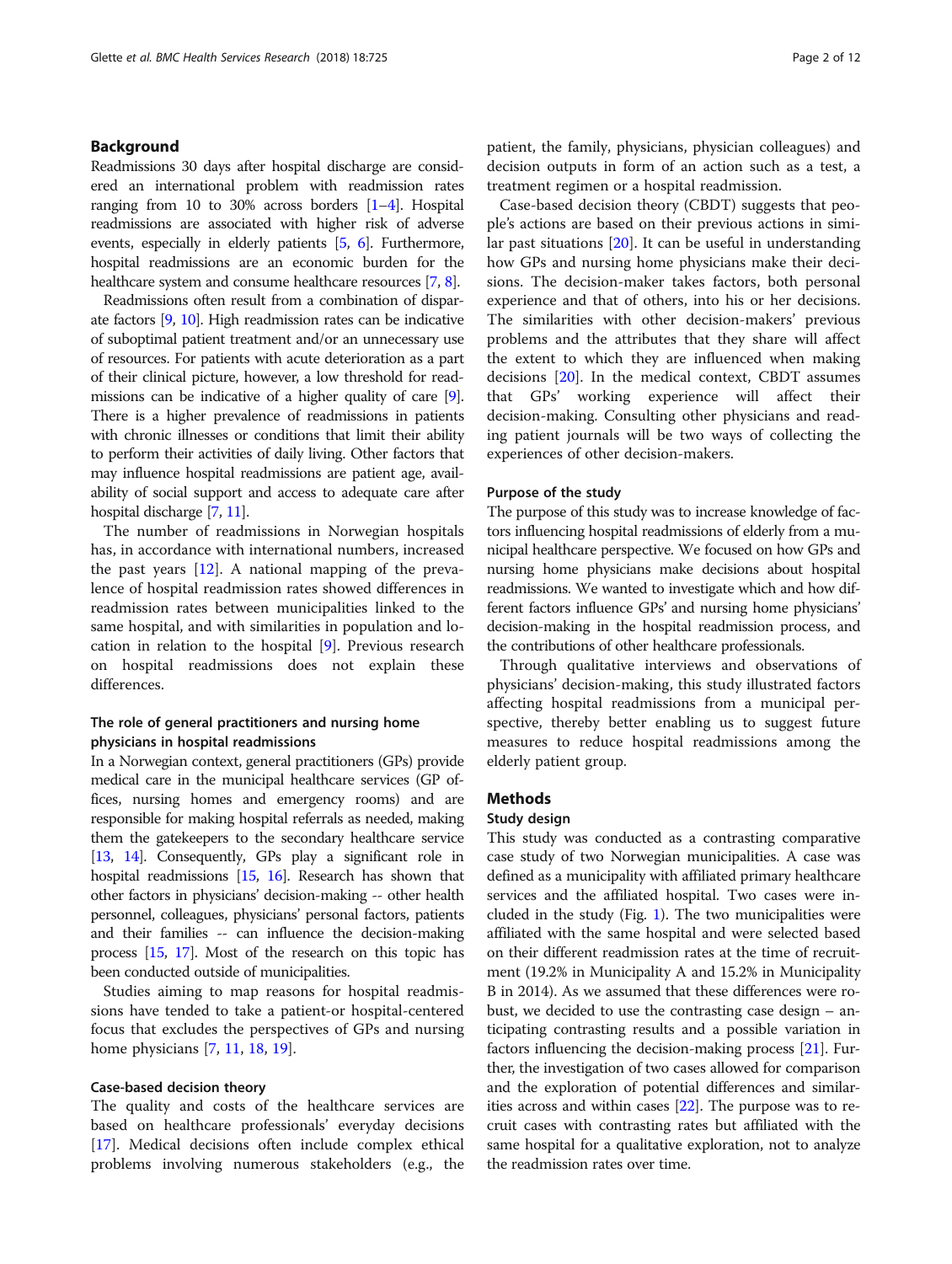<span id="page-2-0"></span>

## Sample and recruitment of municipalities

The municipalities were recruited based on results from the national quality indicator "30 day readmission after hospital stay" published by the Norwegian Institute of Public Health [[9\]](#page-10-0). The quality indicator calculates the risk-adjusted likelihood for readmissions within 30 days of hospital discharge for elderly somatic patients (67 years and older) within 11 diagnosis groups where the total indicator is calculated and published every year [[9\]](#page-10-0). The municipalities were similar in a Norwegian context in terms of similar population size and proximity to the hospital (Table 1).

In each municipality, the head of the health department and the director of health provided the contact information of eligible informants. The researchers established contact by sending an information letter inviting all GPs and nursing home physicians in each of the two municipalities to participate. The first author made the second contact and scheduled the interviews. All informants had to work in either Municipality A or Municipality B. Municipal leaders collaborated in the recruitment of nursing homes. The first author met with the administrators of each nursing home to plan the research.

## Context

The Norwegian healthcare service is grounded on the welfare model and includes publicly funded health services, equal social rights and equal access to healthcare services [\[23\]](#page-11-0). The healthcare service consists of separate primary and secondary services funded separately by the municipalities and the state.

Table 1 Demographic Overview of Cases

| Description                                                                                                                                                    | Municipality A                         | Municipality B                             |  |  |
|----------------------------------------------------------------------------------------------------------------------------------------------------------------|----------------------------------------|--------------------------------------------|--|--|
| Distance from the hospital                                                                                                                                     | $5 - 35$ km                            | Hospital placed within<br>the municipality |  |  |
| <b>Inhabitants</b>                                                                                                                                             | Approximately 40,000<br>(rounded down) | Approximately 40,000<br>(rounded up)       |  |  |
| Physician Full Time Equivalent (FTE) per 10,000 habitants                                                                                                      | 8                                      | 9                                          |  |  |
| Degree of nursing home coverage or coverage in institutions for persons 80 years and older as<br>a percentage of the corresponding age group in the population | 11%                                    | 15%                                        |  |  |
| Emergency room                                                                                                                                                 |                                        |                                            |  |  |
| Municipal Emergency Bed Unit (MEBU)/ Hospitals Emergency Bed Unit (HEBU) short-term nurs- 1<br>ing home/rehabilitation/palliative care                         |                                        |                                            |  |  |
| MEBU/HEBU distance to hospital                                                                                                                                 | 5 km from the hospital                 | Less than 5 km from the                    |  |  |

(Numbers from municipal – state reporting (KOSTRA), 2016)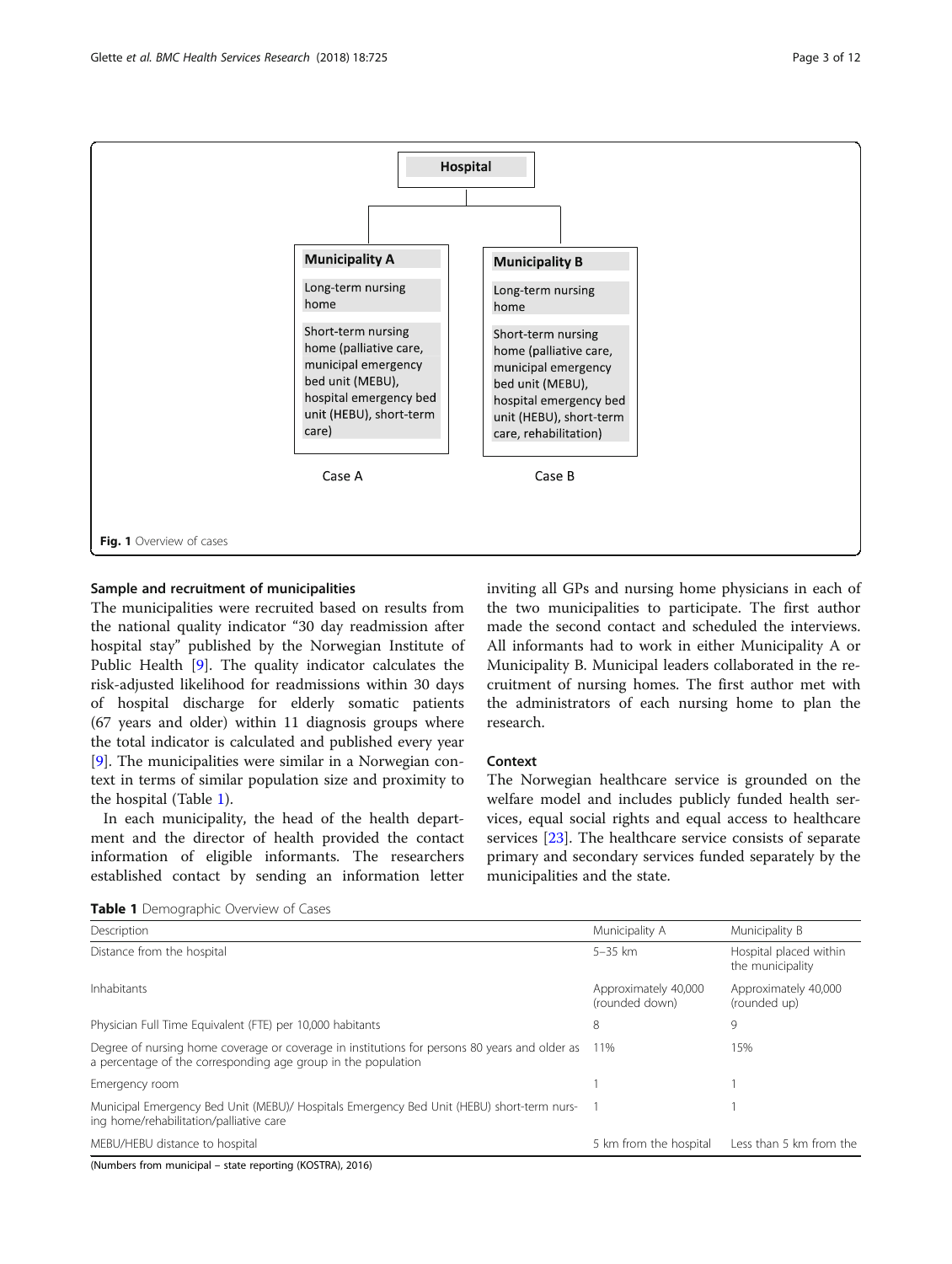Each municipality provides healthcare services to its citizens at its own discretion, within certain regulations, leading to differences in how the healthcare service is delivered (e.g., resources, nursing home coverage, staffing level and staff competence) in nursing homes [\[24](#page-11-0)]. The organization of the healthcare service is similar in the two municipalities considered here. Emergency room (ER) shifts are staffed by GPs with emergency room duties, but also interns, doctor temps and physicians working in small permanent positions. The two municipalities had similar institutional coverage (nursing homes) for persons 80 years and older (percentage of the corresponding age group in the population) (Table [1](#page-2-0)).

As coordination of healthcare professionals is essential in providing safe, high-quality healthcare [\[23\]](#page-11-0) all municipalities are legally required to sign agreements of cooperation between the primary and the secondary healthcare services. This includes agreements on hospital admissions, hospital discharge and rehabilitation, to provide holistic healthcare service [[24\]](#page-11-0).

The Norwegian healthcare system underwent comprehensive changes following the implementation of the Coordination Reform in 2012 [\[25\]](#page-11-0), that was designed to develop a more holistic healthcare service and better collaboration among the healthcare services. The result has been shorter hospital stays, heavier patient flow and greater pressure on the primary healthcare services, mainly due to economic incentives favoring short hospital stays. The municipalities must now pay the hospital costs of keeping a patient who is determined not to need further hospital care [\[9](#page-10-0), [12,](#page-10-0) [26\]](#page-11-0). In addition, the coordination reform has resulted in the establishment of municipal emergency bed units (MEBUs) for patients that the municipality itself can examine, treat or provide care for. These units are mainly for patients with worsening illnesses, where treatment has already been planned, and whose condition does not require hospitalization [[27](#page-11-0)]. In the current municipalities, the MEBUs are staffed with nursing home physicians during regular business hours, and by ER doctors on evenings, nights and weekends. The MEBUs are located in the short-term nursing homes included in this study. GPs, nursing home physicians, and ER doctors can refer patients to MEBUs after diagnosing them and developing a treatment plan [[28](#page-11-0)].

## Data collection

We used semi-structured interviews and observations to collect data for this study.

Twenty participants were recruited to take part in the study: eight GPs, one nursing home physician and one physician working part-time in the ER and part-time in the nursing home in each municipality. The participants differed in their years of experience (Table [2\)](#page-4-0) and medical specialties (e.g., geriatric competence, general

practice, emergency medicine, psychiatry). Some of the participants had not had an internship, which is now required of all graduates, but were working as physicians with all rights and responsibilities.

The first author conducted the interviews from September 2016 to February 2017. Each interview lasted for approximately 30 min. The interview guide (Additional file [1\)](#page-10-0) was developed using case based decision theory and Systems Engineering Initiative for Patient Safety (SEIPS) model [[29\]](#page-11-0) and consisted of following topics: hospital admissions based on medical justifiability; external influences (e.g., patients, next of kin, other health care professionals): personal factors (e.g., experience, fear of consequences, personal relations/feelings). Our conceptualization of readmission was based on the definition of the quality indicator criteria (readmissions among elderly somatic patients  $-$  > 67 years). However, no constraints were put on the interviewees in regard to certain types of hospital readmissions (diagnose specific hospital readmissions). The physicians were encouraged to talk about hospital readmissions in general to secure the richest possible data material on the factors affecting their decision-making in hospital readmissions. The interviews were recorded and later transcribed.

The first author conducted observations in the huddle of one long-term and one short-term nursing home in each municipality from December 2016 to June 2017. This resulted in approximately 40 h of observation. The four physicians leading the huddles during the observations were also interviewed. Observations and interviews were conducted at separate times to secure that the interaction data would be captured without any researcher involvement [[30](#page-11-0)]. The purpose of the observation material was to fill in or support the interview material and strengthen the validity of the data material. The huddle was selected because it involves decision-making, cooperation between physician and nurses and the participation of patients and next of kin in medical decisions. An observation guide (Additional file [2](#page-10-0)) was developed based on the following themes: interaction between GPs/nursing home physicians, physicians' colleagues and other health personnel in questions of hospital readmissions, interaction between GP/nursing home physician and patients and family, and the readmission process. Observation notes were taken throughout the observations.

## Analysis of interviews and observation data

All interviews and observations were transcribed and analyzed according to UH Graneheim and B Lundman [[31](#page-11-0)] content analysis to map factors that can affect hospital readmissions.

The GPs' and nursing home physicians' experience of hospital readmissions was extracted from the interview material (the unit of analysis) in the form of meaning units. The meaning units were then condensed, coded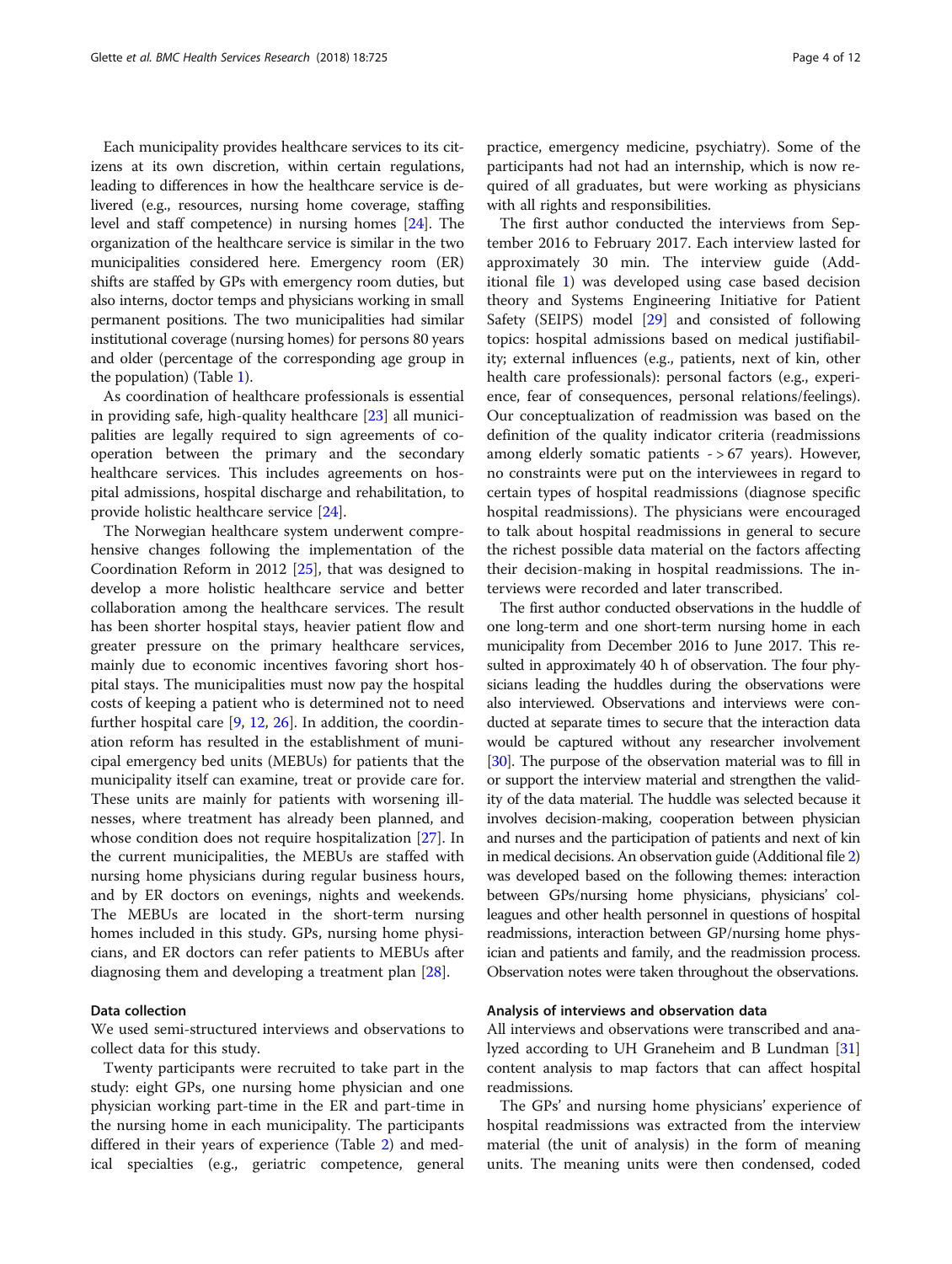<span id="page-4-0"></span>Table 2 Distribution of physicians' years of experience

| Years of<br>experience      | Included physicians<br>(municipality A) | Included physicians<br>(municipality B) |
|-----------------------------|-----------------------------------------|-----------------------------------------|
| $0 - 5$                     | 5                                       |                                         |
| $5 - 10$                    | 2                                       | 3                                       |
| $10 - 15$                   | 2                                       | $\mathcal{P}$                           |
| < 15                        |                                         | 4                                       |
| Mean years of<br>experience | 9,6 years                               | 15 years                                |

and organized under categories and subcategories as shown in Table 3. Seven themes in each municipality describing factors that influence physicians' decision-making in hospital readmissions emerged.

The observation material was read through several times to arrive at a sense of the whole and divided into meaning units which were condensed. The underlying meaning of the condensed units was interpreted and divided into themes and subthemes, resulting in two themes in Municipality A and three themes in Municipality B [\[31](#page-11-0)].

The themes of the interview material were structurally introduced, and the themes of the observations were used to substantiate the results of the interview material.

The cases were first analyzed individually to identify factors affecting GPs' and nursing home physicians decision-making. Second, a cross-case analysis was conducted across municipalities to map differences, similarities and patterns [\[22](#page-11-0)].

## Results

## Theme 1: Transference of responsibility from the hospital to the municipal healthcare service

GPs from both municipalities described a pronounced shifting of medical responsibility to the municipal

Table 3 Content analysis municipality B. Theme 2

healthcare service. Several GPs stated that patients had been discharged from the hospital with unresolved medical issues or incomplete treatment.

The problem is, they [the hospital doctors] exclude a bone fracture, but they don't investigate any further why the patient had fallen in the first place. (GP, Municipality B).

It was clear that premature hospital discharge after completed intravenous (IV) antibiotic treatment was a factor in hospital readmissions in both municipalities. Patients' medications were often changed from IV to oral antibiotic treatment on the day of discharge. The effect of the change in medication had therefore not been observed and the patients deteriorated, requiring readmission to resume IV treatment.

The patients were described as complex and in need of advanced treatment. Some of the GPs and nursing home physicians reported that they had to take on responsibilities for continued examinations, tests or referrals to other fields of expertise. Moreover, GPs in both municipalities had been urged to keep the patients in the municipal healthcare service when they wanted to refer the patient to the hospital.

We've received phone calls from the head physician at the hospital, explaining to us that the hospital is full and that we should re-hold all hospital admissions. But… this can be compared with them saying that we sometimes admit patients to the hospital for the fun of it… if you know what I mean.

(GP, Municipality A).

| Theme                                                                                    | Category                | Sub-category                                                                 | Codes                                                                                                                                                                                  |
|------------------------------------------------------------------------------------------|-------------------------|------------------------------------------------------------------------------|----------------------------------------------------------------------------------------------------------------------------------------------------------------------------------------|
| T2: Lack of coordination, access to<br>and continuity in the patient<br>information flow | Information<br>exchange | Lack of coordination between<br>primary and secondary<br>healthcare services | Communication between the municipal healthcare service and the<br>hospital during hospital discharge, is not good enough                                                               |
|                                                                                          |                         | Inadequate access to patient<br>information                                  | Lack of adequate information exchange within the municipal<br>healthcare service, and between the hospital and the municipal<br>healthcare service                                     |
|                                                                                          |                         |                                                                              | Medication- lists which are not up-to-date leads to additional work<br>for the receiving physician                                                                                     |
|                                                                                          |                         |                                                                              | Status on resuscitation is not always clarified                                                                                                                                        |
|                                                                                          |                         |                                                                              | Physicians baser their decisions on clinical assessments, the patients<br>general condition and results from available measurements                                                    |
|                                                                                          | Continuity              | Lack of continuity in the<br>patient treatment                               | It is difficult to know about previous hospital admissions; if the<br>patients' medical problem is already known and how the patients<br>coped after ended shift at the emergency room |
|                                                                                          |                         |                                                                              | Hospital admissions can become necessary because the nursing<br>home physician don't have the opportunity to do follow-ups during<br>weekends and evenings at MEBUs                    |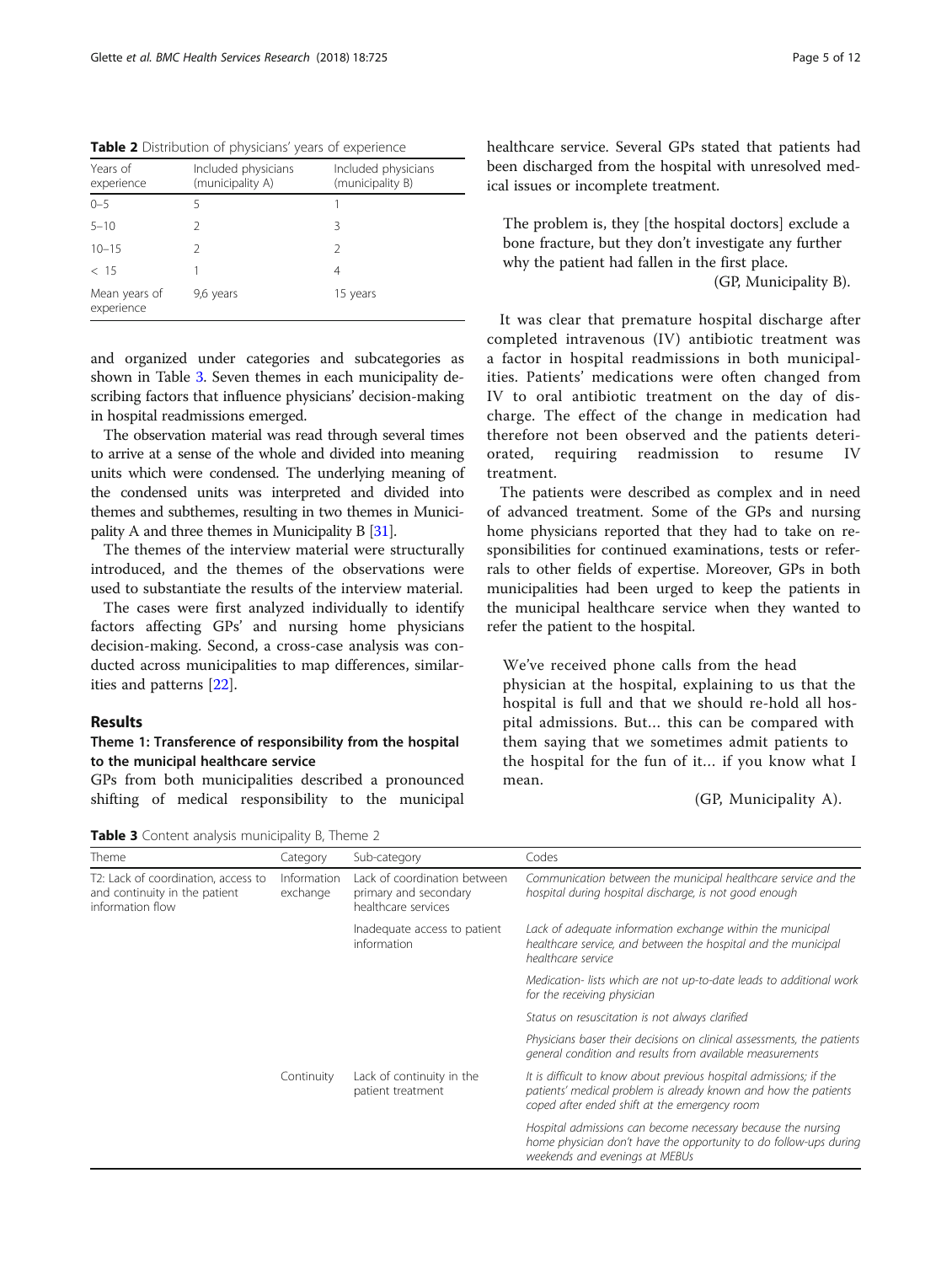In Municipality A, some GPs and nursing home physicians reported that the hospital was trying to stop hospital admissions from nursing homes, on the grounds that elderly patients with multiple morbidities were less treatable. Some of the interviewees stated that the hospital physicians did not know which treatments could be executed at the nursing homes. Patients were, for example, discharged from the hospital back to the nursing home with orders for tests, such as daily liver blood samples, that could not be run at the nursing home. This resulted in a hospital readmission for the required care.

In Municipality B, some GPs claimed that the hospital encouraged use of MEBUs when the GP referred a patient to the hospital. Some GPs also reported that the hospital physicians sometimes misused the MEBUs by asking the GP to admit the patient to a MEBU without the GP having the time or capacity to ascertain if this patient was such a candidate or to plan a course of treatment.

## Theme 2: Lack of coordination, access and continuity in the patient information flow

Physicians in both municipalities complained about a lack of cooperation between the municipal healthcare service and the hospital during the discharge process. In Municipality A, there were questions about the criteria used to determine when a patient was ready for discharge. Further, the GPs wished for a better cooperation during the discharge process. Incidents like discharging a complicated patient on a Friday afternoon, knowing the limited nursing home resources at this time, was described as one problem. Some physicians found it unsettling to be excluded from medical discussions of patients that they had been treating for years. One physician described it as working in two different worlds, and stated that he missed being a part of a greater team around the patient.

I do believe, that in the relay race, when you pass the baton to the next sprinter, it should be a smooth transfer, not "here comes the stick," you know, "catch it if you can!"

(GP, Municipality B).

In Municipality B there were vigorous complaints about insufficient information exchange between healthcare institutions, such as the hospital, nursing homes and GPs. There was incomplete written information after stays at MEBUs and incomplete written information when the GP referred patients to MEBUs. Hospital stay summaries (HSS) were in many cases unsatisfactory and often received too long after the hospital stay, making it difficult to make informed decisions. Both municipalities reported this problem. The patients' medication summary was also often sent late and without sufficient description of changes of medication or indication for

these changes. The nursing home observations showed several examples of the nursing home physicians not having access to necessary information about newly admitted patients (to MEBU), and needed to call the hospital to have the information transferred to the nursing home.

GPs working at the ER described not having access to the HSS or to patients' medical records. This could lead to difficulties, as most patients could not recall what examinations or assessments had been done at the hospital. Not having this information was cited as a reason for readmission, especially if the ER was busy.

We have to call the on-call physician (to get information) because the patients don't have the hospital stay summary along with them, and they don't remember what have been done and said at the hospital. And they're like "I got one pink pill and two green pills" and then I have to call, and that is annoying, especially if it is busy.

(GP, Municipality B).

She had a known heart condition and a GP would probably have handled it differently. But as an emergency room physician without information about the patient, a hospital admission was the only solution.

(GP, Municipality A).

Furthermore, the observation material showed limited continuity in the nursing homes due to low physician coverage, especially in the long-term nursing home of municipality A. Some physicians had arrangements with the nurses to be available by telephone in the afternoons and on weekends in the hope of preventing unnecessary hospital admissions.

If they can't get hold of me, and the emergency room doctor has to come, it can be an intern or a physician without nursing home experience. And he sees, you know, a blood pressure at 60 and a CRP counting over 100, and… they'll admit the patient to the hospital.

(GP, Municipality A).

Another popular topic in both municipalities was clarification of do not resuscitate-status (DRN), which is used to determine if a patient in cardiac arrest should receive cardiopulmonary resuscitation or not. There was a consensus on the importance of clarifying DRN-status in nursing home patients with multiple morbidities and to clarify how much invasive treatment an acute patient should receive. This clarification was meant to spare the patient unnecessary suffering and to make it easier for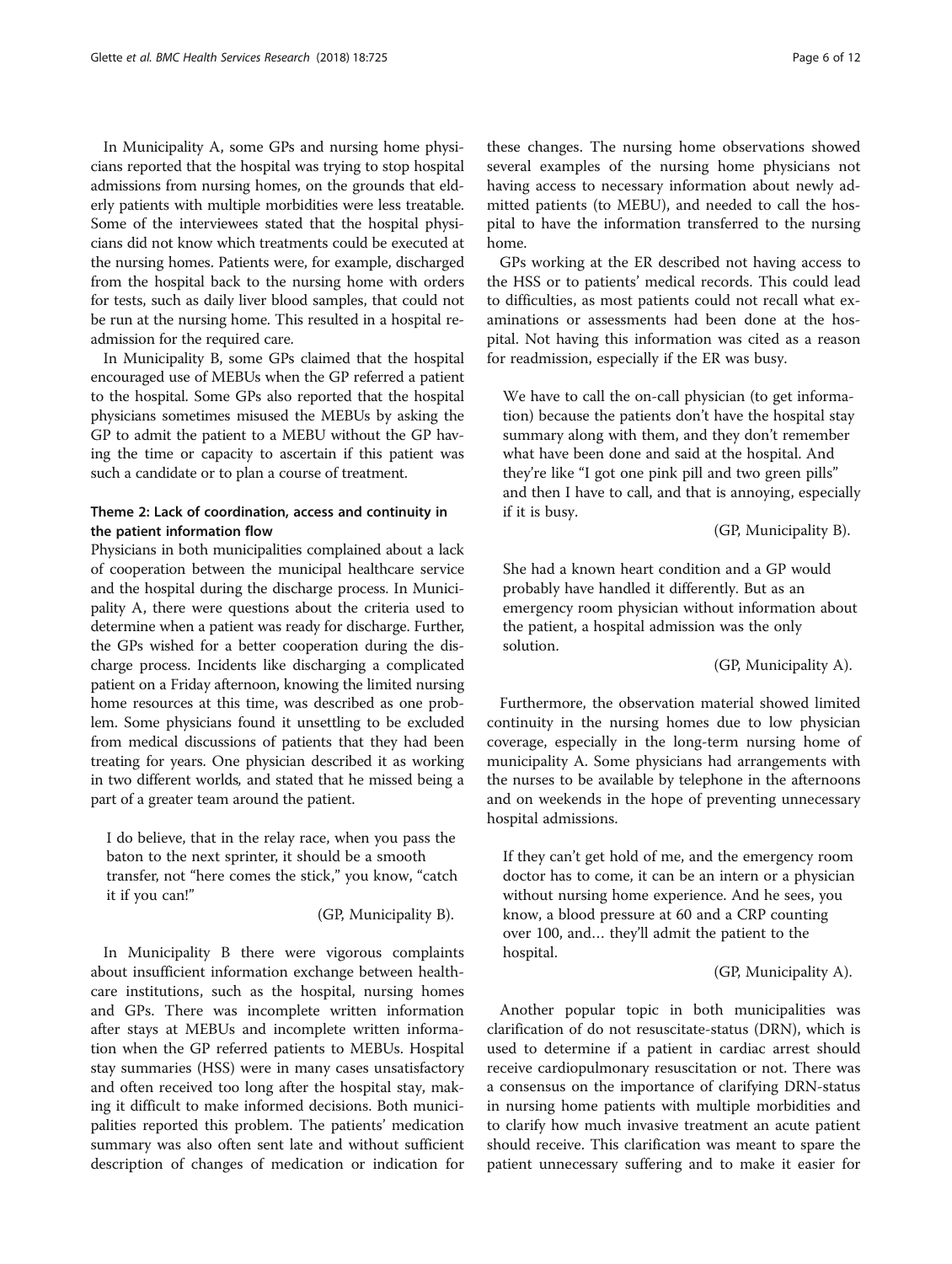physicians who are unfamiliar with the patient (as in the ER) to make treatment decisions. DRN-status and a planned course of treatment was a very important factor in questions of hospital readmissions, but such an assessment had not always been made.

## Theme 3: High workload and time pressure increase chances of readmission

Physicians in both municipalities claimed that when there was a heavy workload combined with limited time, it was easier to admit the patient to the hospital than to find an alternative. This was especially a problem in the ER. Admitting patients to MEBUs required a diagnosis and a treatment plan, so hospitalization was faster. Looking up missing information about the patient was also time consuming, and a busy ER could result in a hospital admission.

In Municipality B, some GPs were concerned with a lack of nursing home placements. They found it hard to place the patients who needed it. They argued that the hospital had a greater impact when assignments of nursing home placements were being made, so admitting the patient to the hospital could help to secure the patient a bed in a nursing home.

## Theme 4: The importance of patient and the family preferences

GPs and nursing home physicians in both municipalities insisted that the patients' preferences and wishes were important factors in their decision-making. The patients' wishes were not always medically justifiable, so although they were always given serious consideration, they could not always be respected. In addition, the patients were seen as sources of important information.

Seventy to 80% of our diagnostics is based on a comprehensive medical history, an anamnesis, so we have to listen to the patients!

(GP, Municipality A).

The patients' family was another source of information. The family spoke on behalf of patients who were unable to speak for themselves. There was one example of the physician – next-of-kin relationship in the observation material, where the nursing home physician urged a patient's husband to monitor his wife for side effects of a new medication. Some physicians viewed next of kin as exerting pressure on medical decisions, for example in regard to hospital readmissions.

The family wanted the patient to be admitted to the hospital no matter what. I believed that the patient was dying and wanted to give him palliative care at the nursing home. But after extreme pressure from

the patient's family, and with me as a novice physician not being confident enough to say "no, he cannot go to the hospital," the patient was placed in an ambulance and passed away during transportation. (GP, Municipality A).

The observation material in one long-term nursing home revealed how a patient's family could demand hospital examinations that the nursing home physician had refused as medically unnecessary. In one example, a patient's family wanted to prolong treatment. The patient's own wishes were unclear, and the GP's and nurses' assessments of the patient's best interests were inconclusive. In this case, the family's wishes took priority.

If there were disagreements between the patient and the family, the patient's wishes came first. As much as his or her condition allowed, the patient was encouraged to participate in the decision process.

If the patient's family's demands are unreasonable, and they wanted us to do unnecessary examinations which could be a burden for the patient, then I wouldn't admit the patient to the hospital on those terms. (GP, Municipality B)

Lastly, social factors such as the patient living alone, not having a social network or a family, could be a reason for readmitting the patient to the hospital for the sake of the patient's care and wellbeing. If available, in such a situation, the MEBUs could be an option.

## Theme 5: The nurses are the physicians' extended ears and eyes

In both municipalities there was an agreement that nurses were an important source of information. Especially in the nursing homes, nurses were described as the GPs' eyes and ears. The nurses made valuable observations and gathered important information to make medical decisions. Sometimes the physicians' decisions were largely based upon the nurses' reports. Observations from the long-term nursing homes showed that the nurses were organizers, patient ambassadors, and information sources by monitoring the patients, keeping written records and making oral reports during huddles.

The nurses can do closer observations than the physicians can do. That is to say, they have a visual observational foundation and a symptomatic observational foundation which is better than ours maybe … or more detailed …

(GP, municipality A).

There were several examples in the observation material of the nurses' importance as information source.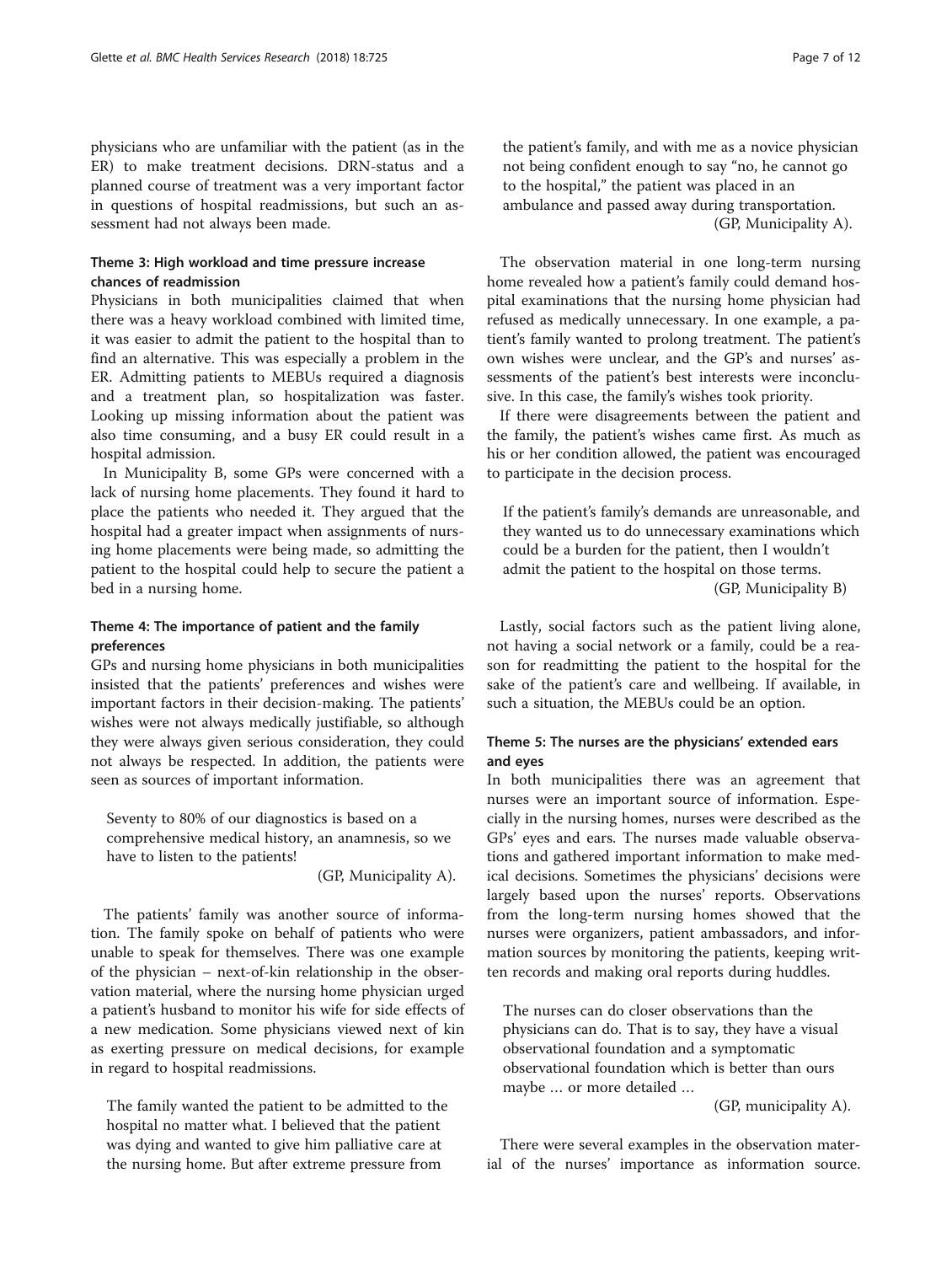They reported changes in the patients' condition, acute or over time (e.g. abnormal breathing, abnormal blood glucoses, rashes, abdominal pain), they reported effects or side effects of medication (need for medication changes, increased dosage or continued treatment) during the huddles. They informed the physician of reports that needed to be written, next of kin who wanted meetings and reminded them of planned examinations. At the same time, in both municipalities, nurses - especially nursing temps and night nurses - did not always have sufficient knowledge of the patients and their history. It was for example observed during a huddle, that a nurse could not answer a physician's questions about a patient's condition or the patient's history as she was not familiar with that ward. The physicians described it as particularly difficult to get accurate information when they were doing their ER duties.

They [the nurses] are not necessarily familiar with the normal function level of the patient (…) I get plenty of telephones at the emergency room where they are telling me that the patient is ill, but they haven't measured the blood pressure, not pulse, they don't know anything else".

(GP, Municipality B).

The physicians stated that the nurses were highly competent and that their competence had improved over the years. At the same time, variation in the nurses' competence was described. If the nurses were not able to perform a necessary procedure on a patient, a hospital readmission could be required.

If the nurses are very insecure, and if the tasks are too difficult, it can be a reason for hospital readmissions in my opinion.

(GP, municipality B).

The physicians also noted that there sometimes was a discrepancy between the needs of the patient and the resources of the nursing home. For example, not all nursing homes were, at all times, capable of offering round-the-clock care to a patient who needed constant supervision. Nurses often expressed these concerns, and the physician would decide whether or not to admit the patient to the hospital based on those concerns.

In Municipality A there were reports of staff shortages in nursing homes, especially a lack of nurses at night and on weekends. Not having enough nurses on each shift caused problems when patients needed specialized nursing care, such as administration of antibiotics or morphine.

It is a problem when the patient gets ill during an evening shift and you know he needs supervision

during the night [when a nurse is not working]. Then it is tempting to admit the patient to the hospital, because I know there are no nurses on call. But this is not a reason for a hospital admission. I can't tell the on-call hospital physician I am admitting because there is no nurse here. But I believe it is dangerous, it is a dangerous practice to not have a nurse working at all times.

(Physician, Municipality A).

## Theme 6: The patients' safety comes first

GPs in both municipalities said that if patients had unresolved medical issues, were too unstable to stay at home, or if the patient's needs outstripped the nursing home's resources, a hospital admission would ensure the patient's safety and reduce the risks of adverse events. Simultaneously, there was a great attention to the drawbacks of hospitalizing elderly, cognitively impaired patients. GPs with nursing home duties in both municipalities did their utmost to avoid admitting such patients.

Another way to ensure the patients' safety was to consult with other physicians. Most physicians used hospital physicians to discuss treatment options, get advice and support for difficult decisions. Extensive use of conferring with hospital physicians to discuss matters or get advice, was noted during the nursing home observations, especially in the MEBUs.

## Theme 7: Experience has a bearing on physicians' decisions

In both municipalities, novice GPs and those with more than two decades of experience agreed that experience affected their decision-making about hospital readmissions. The physicians stated that experience gave them a sharper clinical eye and made them more confident in their decisions. Moreover, experience offered awareness of personal limitations and a sense of knowing when to involve others in the patient treatment. Factors like unfamiliarity with the healthcare system and how it works, not knowing other options to hospital admissions and not knowing who to consult, were, by the included physicians, associated with inexperienced GPs or inconsistent GP coverage. Physicians in Municipality A reported that frequent GP turnover had been a problem.

## **Discussion**

In the following, we discuss the results according to previous research and the Case Based Decision Theory [[20](#page-11-0)].

## Hospital readmissions

One of the purposes of the coordination reform was to decrease the demand for secondary healthcare services by enabling the municipalities to take on more of the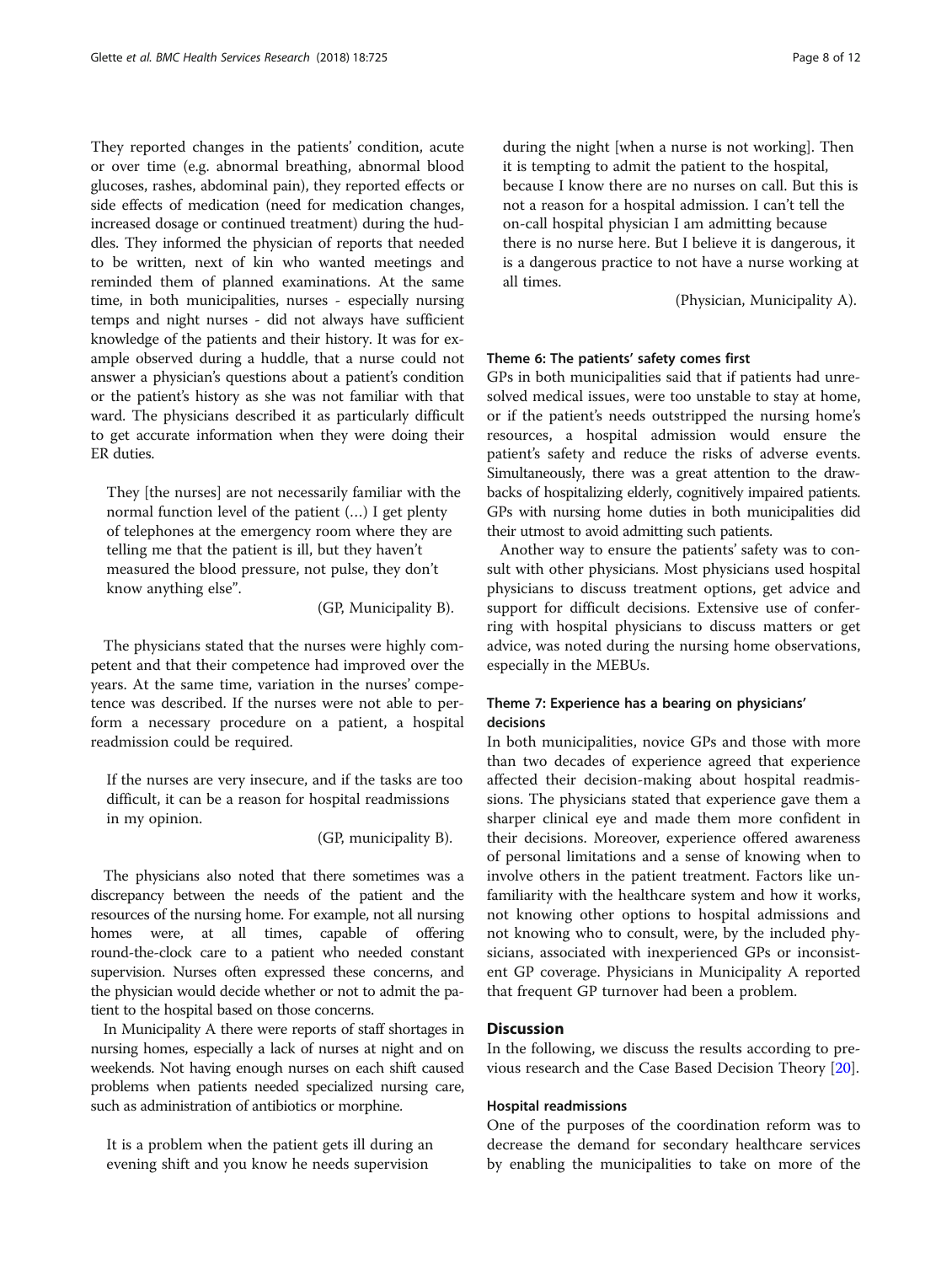secondary healthcare service's tasks [[32](#page-11-0)]. It has been documented that the reform has had this effect in the form of early hospital discharges and more complicated patients being discharged to nursing homes and home care services [[33](#page-11-0)]. According to Kristoffersen and Colleagues [\[34\]](#page-11-0) this is a natural consequence of the municipalities assuming more responsibilities. Despite this natural change in the patient group, the physicians in our study found that patients were being prematurely discharged. A reason for a too early hospital discharge can be explained by shift from a patient-centered to an economic perspective as a consequence of the Coordination reform [\[35\]](#page-11-0). Another explanation can be under-dimensioned capacity in the hospitals, forcing hospital physicians to discharge patients early, to open up beds for new patients or to stop hospital admissions due to high occupancy [\[36](#page-11-0)]. Lastly, hospital physicians can be trying to prevent unnecessary hospital readmissions. For example, hospital readmissions based on time constraints in the ER, GPs admitting patients to protect themselves (if inexperienced or insecure), cultural differences over when to admit or not, lack of knowledge of when to admit or not, or lack of agreement over which patients should be admitted [[37](#page-11-0)]. There is a need to investigate the hospital physicians' understanding of these matters to fully understand the factors that lead to hospital readmissions.

Our findings showing lack of coordination and continuity, and poor information flow between health service levels are supported by a recent report by Office of the Auditor General of Norway [[38](#page-11-0)]. Much of the communication between the municipal healthcare service and the hospital is exchanged through written referral letters from GPs/nursing home physicians and through hospital stay summaries (HSS). Studies and reports have shown that HSS are sometimes received late [\[39\]](#page-11-0), are of poor quality in descriptions of medical history, symptoms, medication and social network, and lack accurate documentation of test results [[40](#page-11-0), [41](#page-11-0)]. These challenges, which was also described in our results, could indicate that an improvement in written communication and better communication tools among health care services could reduce hospital readmissions. Still, the hospital discharge process is often executed under time pressure, leading to lack of time to provide proper HSS and adequate information to the receiving healthcare agency [[42\]](#page-11-0).

Inadequate communication and cooperation in planning of hospital discharges, have also been described by Holen-Rabbersvik et al. [[43](#page-11-0)]. Such problems may result in hospital readmissions if the municipalities are not prepared to receive the discharged patients due to facilities, lack of competence or staffing, equipment or lack of institutional space [\[44](#page-11-0)]. Nevertheless, research has shown improved communication between the healthcare agencies in the wake of the Coordination reform, contradicting our results [\[45](#page-11-0)]. This can be indicative of

differences between municipalities in coping with the new demands of the coordination reform. Such difference may also be reflected in readmission rates. Municipality A experienced a peak in their readmission rates shortly after the introduction of the Coordination reform (15.2% in 2009, 19.2% in 2014, 16.6% in 2015 and 15.9% in 2016) while municipality B remained stable (15,6% in 2009, 15.2% in 2014, 16.4% in 2015 and 15.9% in 2016).

Hospital physicians lacked knowledge of what treatment options were available in the municipal healthcare services. Research supporting these results shows that the hospital physicians do not always understand the role and function of the municipal healthcare service (31) and that GPs and hospital physicians have limited knowledge of challenges in hospital admission and discharge processes [\[46\]](#page-11-0). Better shared knowledge of the conditions under which the different health agencies are working could facilitate cooperation and coordination between the hospital and the municipalities.

Patient handover is a critical component of quality in care and patient safety [[47](#page-11-0)]. An inconsistency in physician coverage, as shown in our study, can result in more patient handovers, increasing the risk for adverse events grounded in interruptions in the flow of information [[48\]](#page-11-0). Then, the physicians' access to information depends more on nurses' ability to provide accurate and complete information, thus placing additional responsibility on the nursing staff.

## Factors affecting physicians' decision-making The patient and the family

As enshrined in the Norwegian Patient and Users Rights Act  $\S$  3–1 [\[49](#page-11-0)], the patient has the right to contribute to decisions pertaining to his or her health and care services. Our results confirm the findings of other studies, showing that both the patient and the family are influential in physicians' decision-making [[50](#page-11-0)–[53](#page-11-0)]. Like McDermot and colleagues [\[51\]](#page-11-0) we found that the patient's wishes were a key factor in the physician's decision-making. Simultaneously, both the patient and the family could pressure the physician into conducting medical exams or admitting the patient to the hospital.

#### The nurses

The nurses were described as an important source of information, and their competence in caring for the patient and in conveying adequate information affected physicians' decisions. As in our study, variation in nurse competence in Norwegian nursing homes has previously been described by Bing- Jonsson and colleagues [\[54](#page-11-0)]. However, the competence was perceived as improving over time in the included municipalities. This improvement could be explained by new and more demanding requirements on municipalities under the Coordination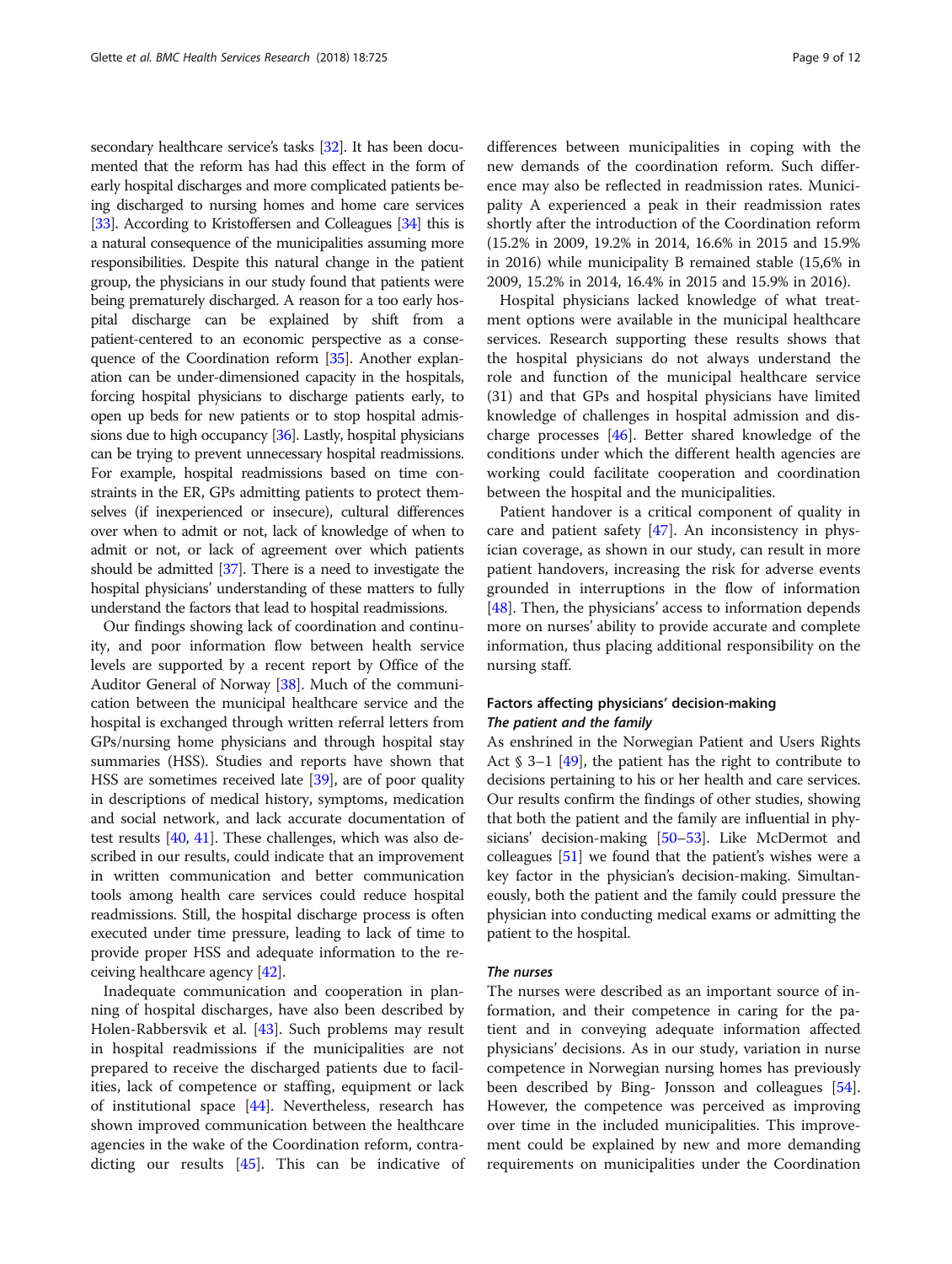reform, where failure to meet the new demands presumably could lead to more hospital readmissions.

#### Experience

The physicians' experience varied in the two municipalities (Table [2.](#page-4-0)) Experienced physicians who are more confident in their decisions have in the literature been described to be less likely to admit patients to the hospital [[51,](#page-11-0) [52\]](#page-11-0). This can imply that inexperienced GPs are less capable of resisting unreasonable demands from patients and next of kin, resulting in unnecessary hospital readmissions. Case-based decision theory (CBDT) suggests that all decisions are grounded in previous experience in similar past cases [\[20\]](#page-11-0). This could imply that inexperienced physicians who do not have a basis of comparison, will, when unfamiliar with the patient, admit the patient to the hospital.

#### Alternatives to hospital readmissions

MEBUs are a novelty in the Norwegian healthcare system. Similar to our study, a report on MEBUs [[55](#page-11-0)] showed that many physicians did not have enough knowledge about the application of the beds and which treatment level the MEBUs were in and continued to admit eligible MEBU candidates to the hospital. The report further supports our results which showed that admitting patients to MEBUs required considerable paperwork, and was therefore perceived as time consuming [\[55](#page-11-0)]. A simpler system could decrease hospital admissions for MEBU candidates.

Recent research echoes our study and shows that there is a higher threshold to get nursing home placements or homecare services after the introduction of Coordination reform [[56\]](#page-11-0). Combined with older and sicker patients being discharged, it is likely that lower nursing home coverage could affect readmission rates. In their investigation of resource utilization and quality in the healthcare service, the office of the Auditor General of Norway found little or no increase in nursing home capacity after the introduction of the Coordination reform [\[57](#page-11-0)]. Meanwhile the number of patients in homecare has increased, the patients are sicker, and have a greater need for care than before [[33\]](#page-11-0). The nurses in homecare are also meeting new challenges, and the GPs and ER doctors are facing a new patient population. This study has not investigated the home care service, but more research in this area is necessary to understand hospital readmissions in totality. Still, these findings reveal several human, technological, and organizational factors e.g. Carayon et al. [[58\]](#page-11-0) influencing hospital readmissions, and can be useful in the quality and safety work and in reduction of hospital readmissions.

#### Limitations of the study

The methodological limitations of case study research and qualitative research were under constant evaluation throughout the research period. Some confounders still need to be addressed when interpreting the results of the study. The cases of this study were selected through convenience sampling, meaning that the study could be vulnerable to selection bias. However, the study aimed to investigate two contrasting municipalities based on readmission rates at the time of recruitment, making convenience sampling appropriate. During data collection, publications of new readmission rates showed an equalization between the municipalities. This could be considered a limitation. The cases were, however, initially chosen based on contrasting rates to explore possible variations in the decision-making involved in readmission processes. Moreover, hospital readmissions were reported as a national and local problem, and there was a need for more knowledge about why differences between municipalities occur. Hence, the aim of learning more about what factors influence GPs' and nursing home physicians' decision-making in hospital readmissions in two municipalities affiliated with the same hospital was still relevant and followed throughout the research.

Further, it was difficult to recruit GPs and nursing home physicians because of their time constraints, and this limited our selection options. The convenience sampling and the limited selection options could have caused us to miss more experienced GPs in Municipality A, distorting our picture of the differences in GP experience between the municipalities. During the interviews it was sometimes difficult for the GPs to distinguish hospital readmissions from hospital admissions, and necessary from unnecessary readmissions as their experience with these cases were retrospective. More extensive observations could have given more accurate data on specific types of readmissions. Lastly, some of the GPs came from outside of Norway, so there were some language difficulties when transcribing the recordings. Still, we believe that we have captured all crucial information.

#### Implications for practice and further research

The findings in this study reveals several factors that influence hospital readmissions, and can be useful in the quality and safety work and in reduction of hospital readmissions. Further, the findings give an understanding of the challenges facing physicians in the municipal healthcare service when making medical decisions. In accordance with our interpretation of CBDT, inexperienced physicians will more often be insecure in patient treatment, and could find it safer to admit the patient to the hospital sooner than experienced physicians would. This could indicate a need for a municipal support system for inexperienced physicians, since they make most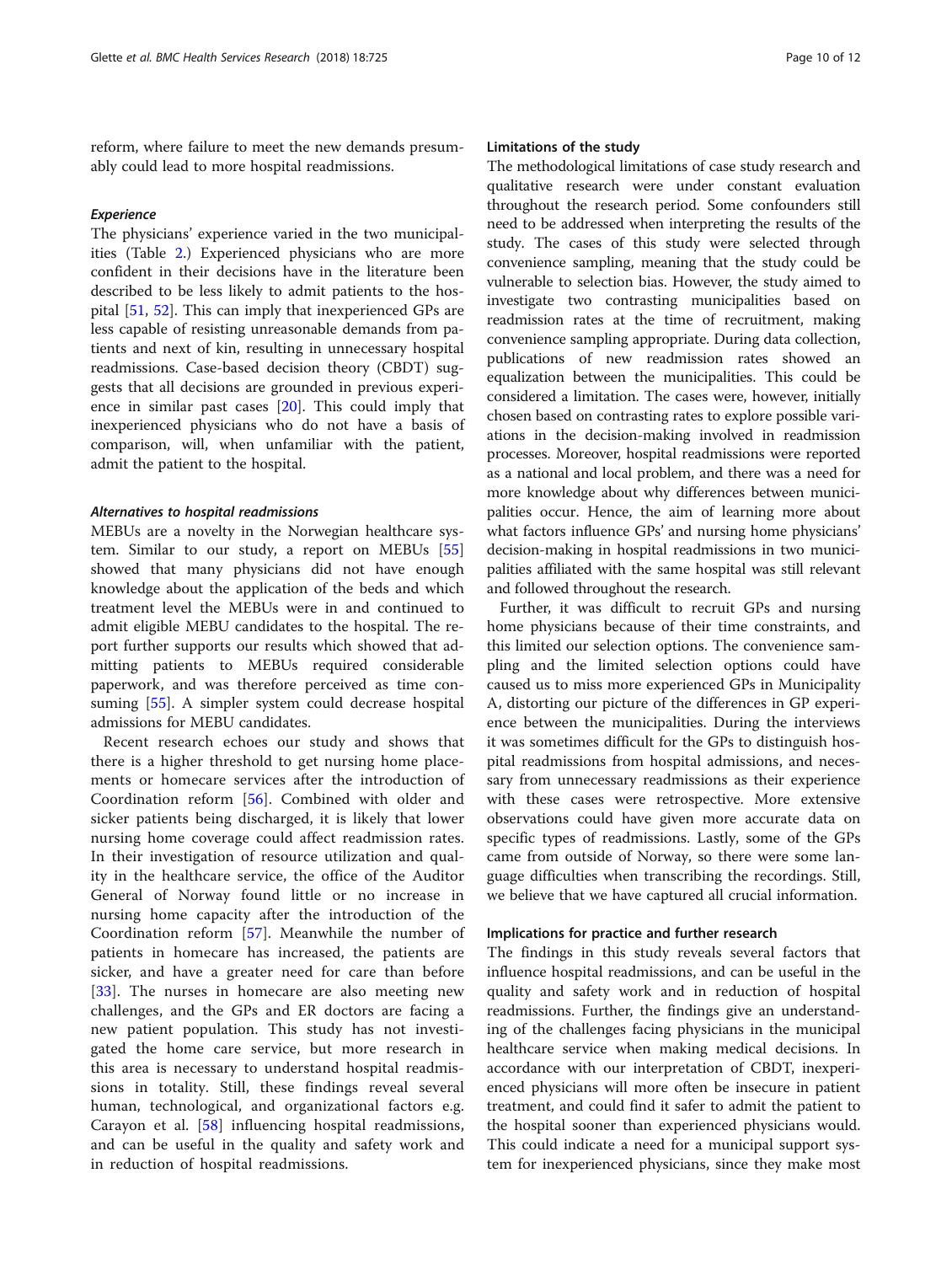<span id="page-10-0"></span>decisions without support from their more experienced colleagues. To obtain insight into hospital readmissions, there is a need for more research in municipalities, especially on GPs' and nursing home physicians' decision-making, and nursing home nurses' and home care nurses' experience of hospital readmissions and discharges. Also noteworthy are municipal leaders' experience of hospital readmissions and hospital physicians' view of discharging patients to the municipalities.

## Conclusion

Lack of communication, inadequate continuity and poor information flow were problems causing hospital readmissions in both municipalities. Several other factors such as nurse staffing and competence, the patient and his or her family, time, and experience also affected the physicians' decisions pertaining to hospital readmissions. The cross-case analysis showed only small differences between the two municipalities.

## Additional files

[Additional file 1:](https://doi.org/10.1186/s12913-018-3538-3) Interview guide GPs/nursing home physicians (DOCX 16 kb)

[Additional file 2:](https://doi.org/10.1186/s12913-018-3538-3) Observation guide, physicians in nursing homes (DOCX 13 kb)

#### Abbreviations

CBDT: Cased-based decision theory; ER: Emergency room; GP: General practitioner; HEBU: Hospital emergency bed unit; HSS: Hospital stay summary; IV: Intravenous; MEBU: Municipal emergency bed unit

#### Acknowledgements

The authors would like to thank the participants in the interviews and observation for their kind contribution.

The authors would like to thank the reviewers for their valuable comments to improve the manuscript.

Language editing done by Servicescape.

#### Availability of data and material

The dataset analyzed during the current study are available from the corresponding author on reasonable request.

#### Funding

The implementation and publication of this study are funded by the Western Norway University of Applied Sciences.

## Authors' contributions

MKG contributed to the study design, was responsible for the ethical approval application, collected, analyzed and interpreted the data and was the main contributor in writing and revising the manuscript. TK and OR contributed to study design, guided the analysis of the data and the writing and revising of the manuscript. SW contributed to study design, supervised the project, guided the analysis and was a major contributor in writing and revising the manuscript. All authors read and approved the final manuscript.

#### Ethics approval and consent to participate

The study has been approved by the Norwegian Center for Research Data (NSD) (Reference number: 49331, Date: 01.08.2016). All participants signed written informed consent to participate in the study.

#### Consent for publication

Not applicable.

#### Competing interests

Author SW is a member of the editorial board (Associate Editor) of BMC health services research.

## Publisher's Note

Springer Nature remains neutral with regard to jurisdictional claims in published maps and institutional affiliations.

#### Author details

<sup>1</sup> Faculty of Health, Western Norway University of Applied Sciences Haugesund, Norway. <sup>2</sup> Division of Orthopedic Surgery, Oslo University Hospital, Oslo, Norway. <sup>3</sup>Faculty of Health Sciences, SHARE - Centre for Resilience in Healthcare, University of Stavanger, Stavanger, Norway. 4 Institute of Clinical Medicine, University of Oslo, Oslo, Norway.

#### Received: 22 January 2018 Accepted: 12 September 2018 Published online: 19 September 2018

#### References

- 1. Blunt I, Bardsley M, Grove A, Clarke A. Classifying emergency 30-day readmissions in England using routine hospital data 2004–2010: what is the scope for reduction? Emerg Med J. 2014;32(1):44-50.
- 2. Fluitman KS, van Galen LS, Merten H, Rombach SM, Brabrand M, Cooksley T, Nickel CH, Subbe CP, Kramer MHH, Nanayakkara PWB. Exploring the preventable causes of unplanned readmissions using root cause analysis: coordination of care is the weakest link. Eur J Intern Med. 2016;30:18–24.
- 3. Van Galen LS, Brabrand M, Cooksley T, van de Ven PM, Merten H, So RK, van Hooff L, Haak HR, Kidney RM, Nickel CH, et al. Patients' and providers' perceptions of the preventability of hospital readmission: a prospective, observational study in four European countries. BMJ Qual Saf. 2017;26(12):958–69.
- 4. Gusmano M, Rodwin V, Weisz D, Cottenet J, Quantin C. Comparison of rehospitalization rates in France and the United States. J Health Serv Res Policy. 2015;20(1):18–25.
- 5. Heim N, van Fenema EM, Weverling-Rijnsburger AWE, Tuijl JP, Jue P, Oleksik AM, Verschuur MJ, Haverkamp JS, Blauw GJ, van der Mast RC, et al. Optimal screening for increased risk for adverse outcomes in hospitalised older adults. Age & Ageing. 2015;44(2):239–44.
- 6. Hauck K, Zhao X. How dangerous is a day in hospital? A model of adverse events and length of stay for medical inpatients. Med Care. 2011;49(12): 1068–75.
- 7. Donzé J, Lipsitz S, Bates DW, Schnipper JL. Causes and patterns of readmissions in patients with common comorbidities: retrospective cohort study. BMJ. 2013;347.
- 8. Graham KL, Wilker EH, Howell MD, Davis RB, Marcantonio ER. Differences between early and late readmissions among medical patients, a cohort study. Ann Intern Med. 2015;162(11):741–9.
- 9. Schou L, Anja HS, Kristoffersen DT, Tomic O, Helgeland J. 30-dagers reinnleggelse av eldre 2011–2013 – resultater for sykehus og kommuner (English title: 30-day readmission of elderly patients 2011–2013 - results for hospitals and municipalities). Norwegian Knowledge Centre for the Health Services: Oslo; 2015.
- 10. Shaffer M. Automating data gathering to assist home health clinicians with planning care to reduce re-hospitalization. Nursing Informatics Today. 2013; 28(4):4–6.
- 11. Linertová R, García-Pérez L, Vázquez-Díaz JR, Lorenzo-Riera A, Sarría-Santamera A. Interventions to reduce hospital readmissions in the elderly: in-hospital or home care. A systematic review. J Eval Clin Pract. 2011;17(6): 1167–75.
- 12. Huseby BM, Tønnesen CN, Snøfugl G, Ødegaard H, Gjøen-Øien IJ, Kjelvik J, Mehus KH, Rønningen L, Sitter M, Røtnes S, et al. Samhandlingsstatistikk 2014–2015. Norwegian Directorate of Health: Oslo; 2015.
- 13. Rossdale M, Kemple T, Payne S, Calnan M, Greenwood R. An observational study of variation in GPs' out-of-hours emergency referrals. Br J Gen Pract. 2007;57(535):152–4.
- 14. Dempsey OP, Bekker HL. 'Heads you win, tails I lose': a critical incident study of GPs' decisions about emergency admission referrals. Fam Pract. 2002; 19(6):611–6.
- 15. Grant JA, Dowell J. A qualitative study of why general practitioners admit to community hospitals. Br J Gen Pract. 2002;52(481):628–35.